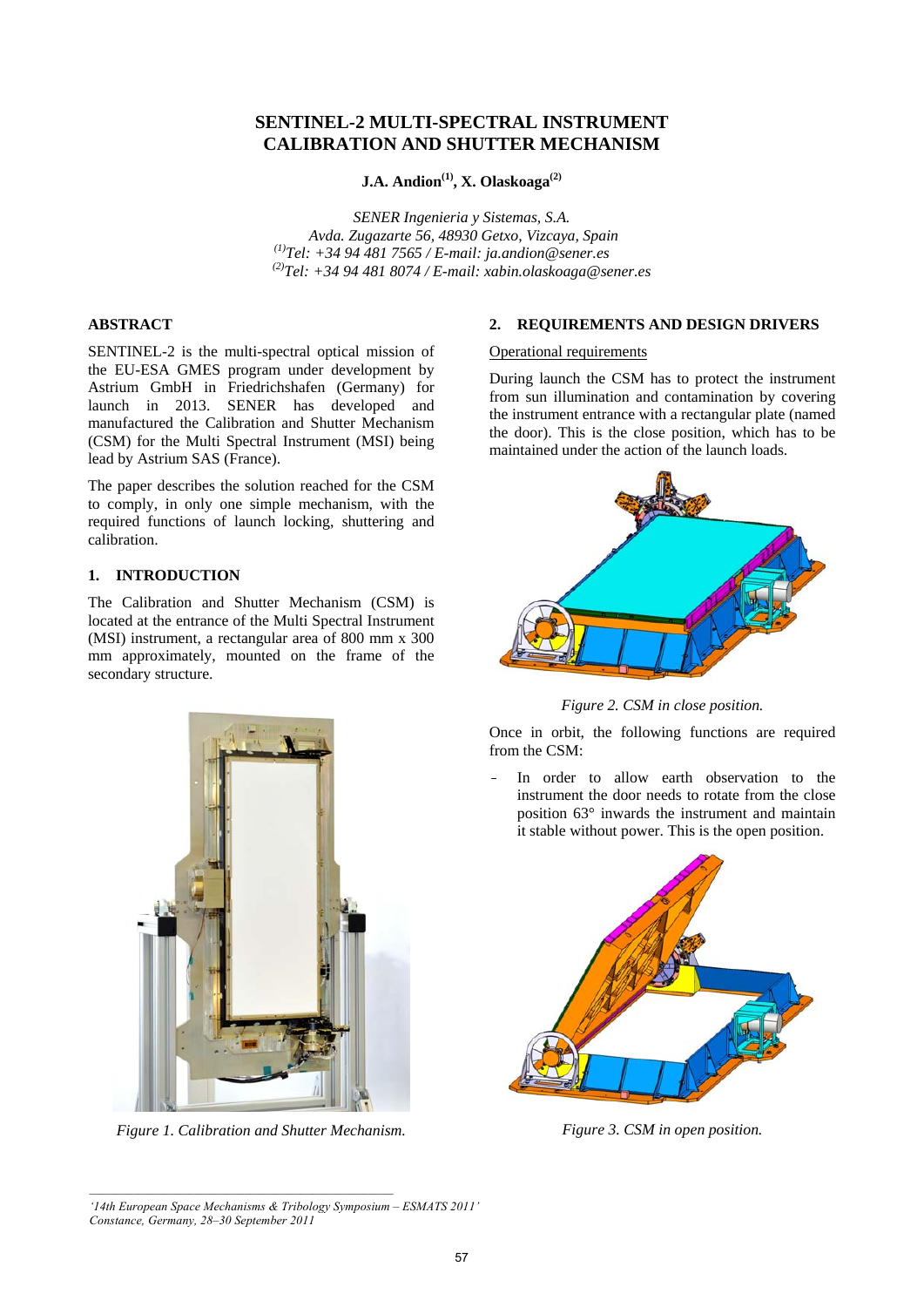From time to time, in calibration mode of the instrument, the CSM inserts a sun diffuser in front of the primary mirror and the sun diffuser is illuminated by direct solar flux. This mode corresponds to a door position located 55° from the close position outward the instrument. This position must be also stable without any power supply.



*Figure 4. CSM in calibration position.*

From any position, in case of emergency, the CSM has to rotate the door to the close position to prevent the sun light to heat sensible components of the instrument. Similarly to the previous positions, the close position shall be stable without power supply.

In order to avoid direct sun light entering in the instrument in close position, maximum gaps of 2mm are required around the door by means of a dedicated baffle design. Moreover, in order to avoid reflecting sun light entering into the cavity some parts has to be black painted.

The lifetime consists of 700 operating cycles (composed of 500 in orbit, 100 on ground in vacuum conditions and 100 in air). One cycle is a complete movement from close to open, open to calibration and come back to close position.

#### Performance requirements

Motion between close and observation position must be completed in less than 30 seconds.

Open position accuracy  $+/- 1$ °.

Calibration position accuracy +/-0.1°.

Close position accuracy -2º/+3º.

Overall mass lower than 11.2 kg.

Stiffness in launch configuration higher than 150 Hz.

Power consumption during movement lower than 6 W.

#### Environmental requirements

Qualification temperature limits, -30°C to +60°C.

Quasi-static acceleration, 50 g.

Shock emissivity and susceptibility, 1000 g from 2000 Hz to 10000 Hz.

#### **3. DESIGN DESCRIPTION**

The following architecture of the CSM has been organized to comply with the previous requirements.

The rotation axis is defined in one of the longer sides of the door rectangle and the door is supported at both ends of this axis. In one of the ends, there is an electromechanical actuator which provides linear stiffness in axial and radial directions and also bending stiffness. In the other end, the door is supported by a hard preloaded duplex ball bearing in face to face configuration in order to minimize the bending stiffness. Besides the duplex ball bearing is mounted on a bracket with radial blades to give compliance in the axial direction.



*Figure 5. CSM mechanical configuration.*

The door, apart from its own mass, has to support the sun diffuser mass (2.6 kg mass). During launch, the door shall not rotate and shall be maintained in the close position. Due to the mass unbalance of the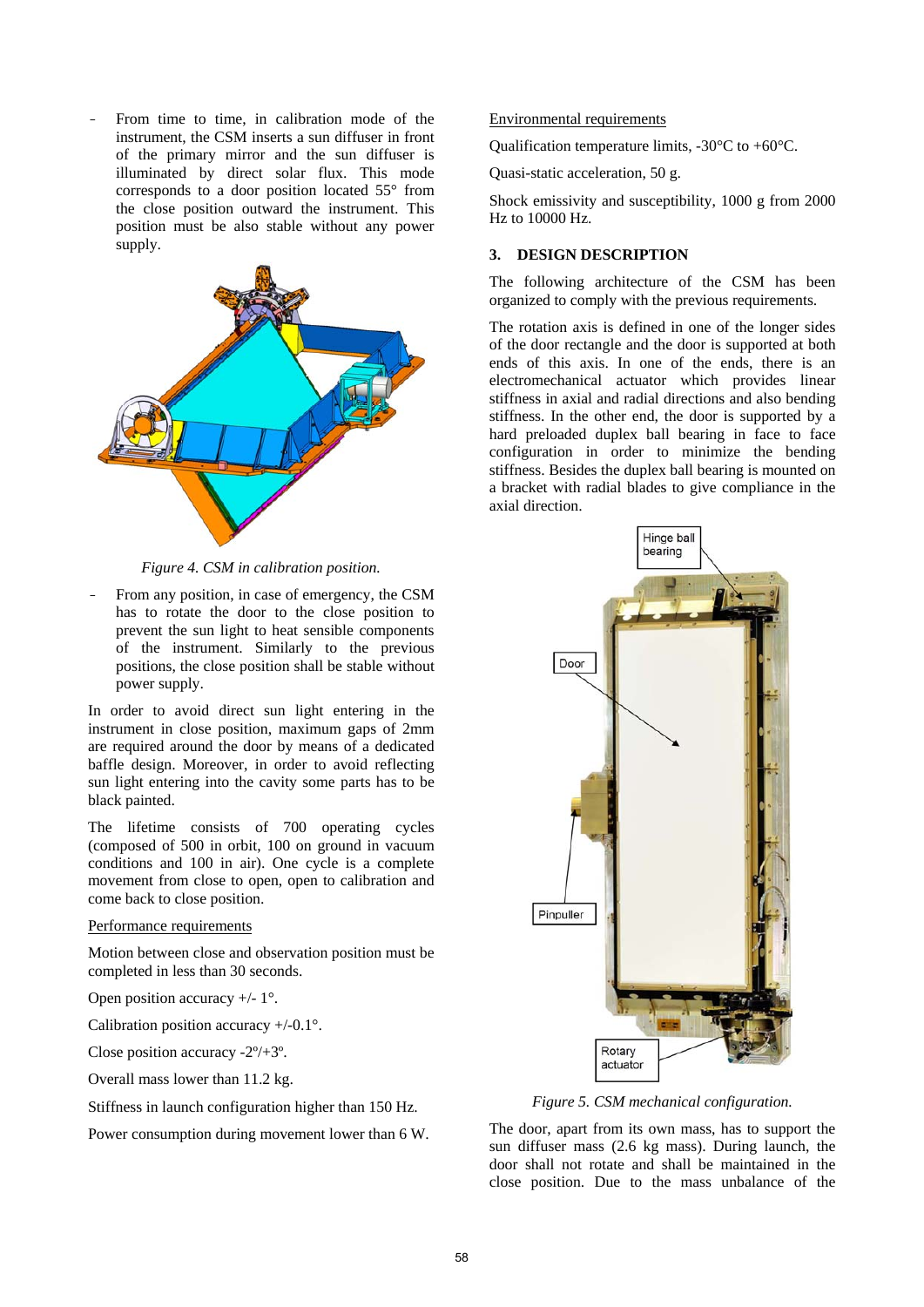mobile part, a launch locking device (LLD) is mandatory.

The way to lock the door is not obvious based on the fact that the door, after the release, has to be able to move outside the instrument to the calibration position and inside the instrument to the open position (observation mode).

A simple solution was found by using a pinpuller. In launch configuration, a pin is inserted in a bushing of the door maintaining it locked in the close position. The pinpuller is placed in the middle of the longer side of the door rectangle opposite to the rotation axis. It is supported in a bracket which provides flexibility in the direction of the pin. When the pinpuller is actuated, the pin is retracted and the door is released, therefore it is free to rotate in any of the two directions, inwards or outwards the instrument.

The rotation of the door is generated by powering the electromechanical actuator and commanding it in the desired sense of rotation. In unpowered mode, the detent torque of the actuator is enough to maintain the door stable under the action of the orbital accelerations and the harness elastic torque.

#### **3.1. Door structure and sun diffuser**

The door structure consists of a machined plate with stiffeners made of aluminium alloy. It is optimized for a high stiffness to weight ratio.





The sun diffuser is a rectangular plate  $(792 \times 288 \text{ mm}^2)$ made from a special Polytetrafluoroethylene (PTFE) which is used to calibrate the instrument. Its main feature is the very high diffuse reflection of the sun light. As a drawback the material shows a very low stiffness and strength and a much high coefficient of thermal expansion than the aluminium.

The door provides support for the sun diffuser. The interface between the sun diffuser and the door has been defined to comply with the following requirements,

keep the stresses in the sun diffuser to lower than 1 MPa in order to avoid large permanent deformation.

maintain the flatness stability of the sun diffuser optical surface avoiding permanent deformations.

when submitted to the mechanical environment (shock, sine and random vibrations) and the thermal environment (cycling between  $-10^{\circ}$ C and  $+40^{\circ}$ C).

The best results, to comply with the requirements, were obtained with the fixation of the sun diffuser to the door at eleven reinforced locations. A metallic insert is embedded in each of these locations. The bolt tightening torque has been defined to prevent sliding between the sun diffuser and the door.

No in-plane motion restriction was imposed at the edges of the sun diffuser for thermal free expansion or contraction. However, the out of plane motion was limited to 50 microns by adjustment of the gap between the sun diffuser and a frame, in order to prevent large deformation during the vibration tests.

### **3.2. Launch locking device**

The device selected for the launch locking system is a pinpuller manufactured by TiNi Aerospace. The pinpuller, in the extended configuration, can withstand very high axial and radial forces. Pin retraction is achieved by coupling the recovery characteristics of Shape Memory Alloy (SMA) material with a special detent mechanism. Nitinol redundant wires are used to trigger the energy release stored in a loaded compression spring.

The pinpuller incorporates redundant power shut-off switches to prevent the SMA wire from overheating. Upon actuation and when the pin starts to retract the switch becomes open and the power supply does not reach the Nitinol wire.

The pinpuller can be reset manually with the help of a tool. For the application of the CSM, and in order to facilitate the on ground reset operations at instrument and satellite level, a specific tool has been designed to make the operation from the rear side of the pinpuller.



*Figure 7. CSM Launch Locking Device.*

To prevent fretting during the vibration loads and to reduce the extraction force of the pinpuller, a Vespel SP3 bushing is placed on a machined housing in the door structure. During launch the pin is inserted on the bushing.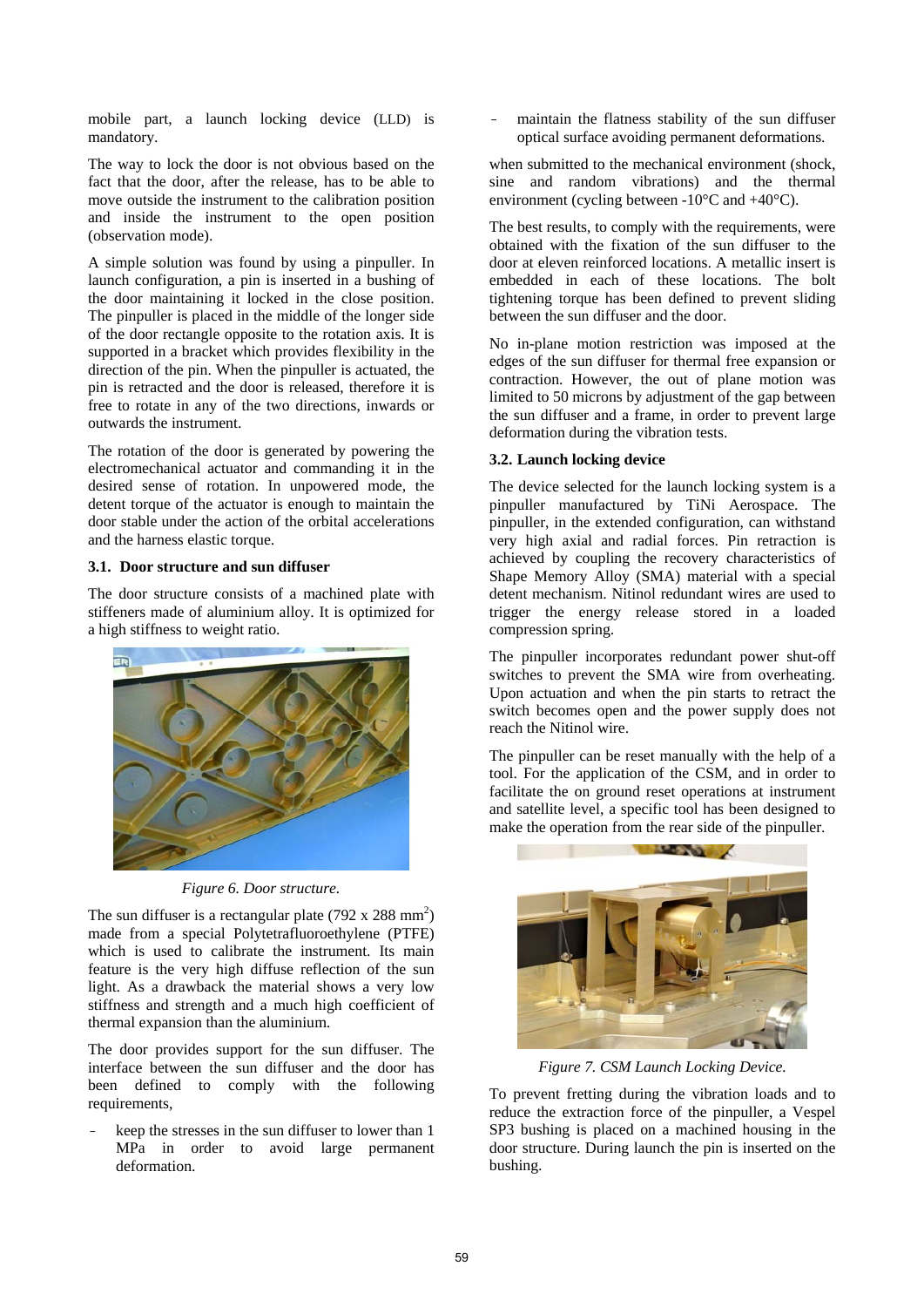| Non actuation shear load                                 | 2670 N                                    |
|----------------------------------------------------------|-------------------------------------------|
| Pull force                                               | 445 N minimum                             |
| <b>Mass</b>                                              | 280 gr.                                   |
| <b>Operational Current</b>                               | 2.75 to 8.75 Amps                         |
| Actuator resistance                                      | $3.6 + 0.3$ Ohms                          |
| Nominal power consumption                                | 27 Watts @ 2.75 Amps                      |
| Shock susceptibility                                     | 8500 g @ 2-10 kHz                         |
| Release time                                             |                                           |
| At $+70^{\circ}$ C.<br>At Ambient<br>At $-65^{\circ}$ C. | $90 \text{ ms}$<br>$160$ ms<br>350 ms     |
| Non-operating thermal range<br>(pre-actuation)           | $-150^{\circ}C \div +70^{\circ}C$         |
| Operating thermal range                                  | $-60^{\circ}$ C $- +70^{\circ}$ C         |
| Non-operating thermal range<br>(post-actuation)          | $-150^{\circ}$ C $\div$ +150 $^{\circ}$ C |
| Lifetime                                                 | $>100$ operations                         |

The main data for the pinpuller functional performance are collected in the next table.

*Table 1. Pinpuller performance characteristics.* 

# **3.3. Actuator**

The actuator consists of the following main components:

- Integrated ball bearings system
- Harmonic Drive gear
- Hybrid stepper motor

Those components have been optimized in order to obtain a compact, small and light rotary actuator. One outstanding feature of the actuator is the ball bearings system, which integrates in the same block the ball bearings used for the rotation of the output flange and the ball bearings which allows rotation of the motor.

The ball bearings system has been designed and manufactured by ADR based on a detailed specification prepared by SENER. The main advantages of this concept are:

- To provide accommodation, within very tight dimensional and geometric tolerances, for the components of the Harmonic Drive gear, the output flange and the rotor of the motor.
- The resistive torque is reduced if compared to the classical pairs of ball bearings.
- There are no misalignments on the ball bearings induced during the assembly due to the geometry of other parts (housing, shaft..) and the system presents a better performance in terms of stiffness.
- Better alignment between the rotation axes of the input and the output elements which improves the

accuracy of the rotary motion and the repeatability between several systems.

Easier and more reliable assembly of the mechanism.

The output ball bearings have been dimensioned to provide a very high stiffness and output load capability. The system is completely manufactured in stainless steel AISI 440 C, therefore special attention was paid to the optimization of all the dimensions in order to reduce the mass of the item.

The ball bearings are hard preloaded in back to back configuration. The preload is applied and accurately measured by the manufacturer before delivery and is not affected by the assembly process of the rest of the actuator parts. With this configuration the ball bearings can be tested (stiffness, friction torque measurement…) independently of other operations.

The Harmonic Drive gear provides a high reduction ratio with very low mass and size, which is essential to obtain a compact and light design of the actuator.

Additionally this device allows operating with zero backlash obtaining a high positioning accuracy. The Harmonic Drive gear due to the multiple tooth engagement offers high torque capacity and relatively high torsion stiffness.



*Figure 8. Rotary actuator.*

The Harmonic Drive gear used in the actuator is based on the type HFUC size 20, with a wide flight heritage already demonstrated. However, the following modifications have been introduced to adapt the standard gear to the desired design: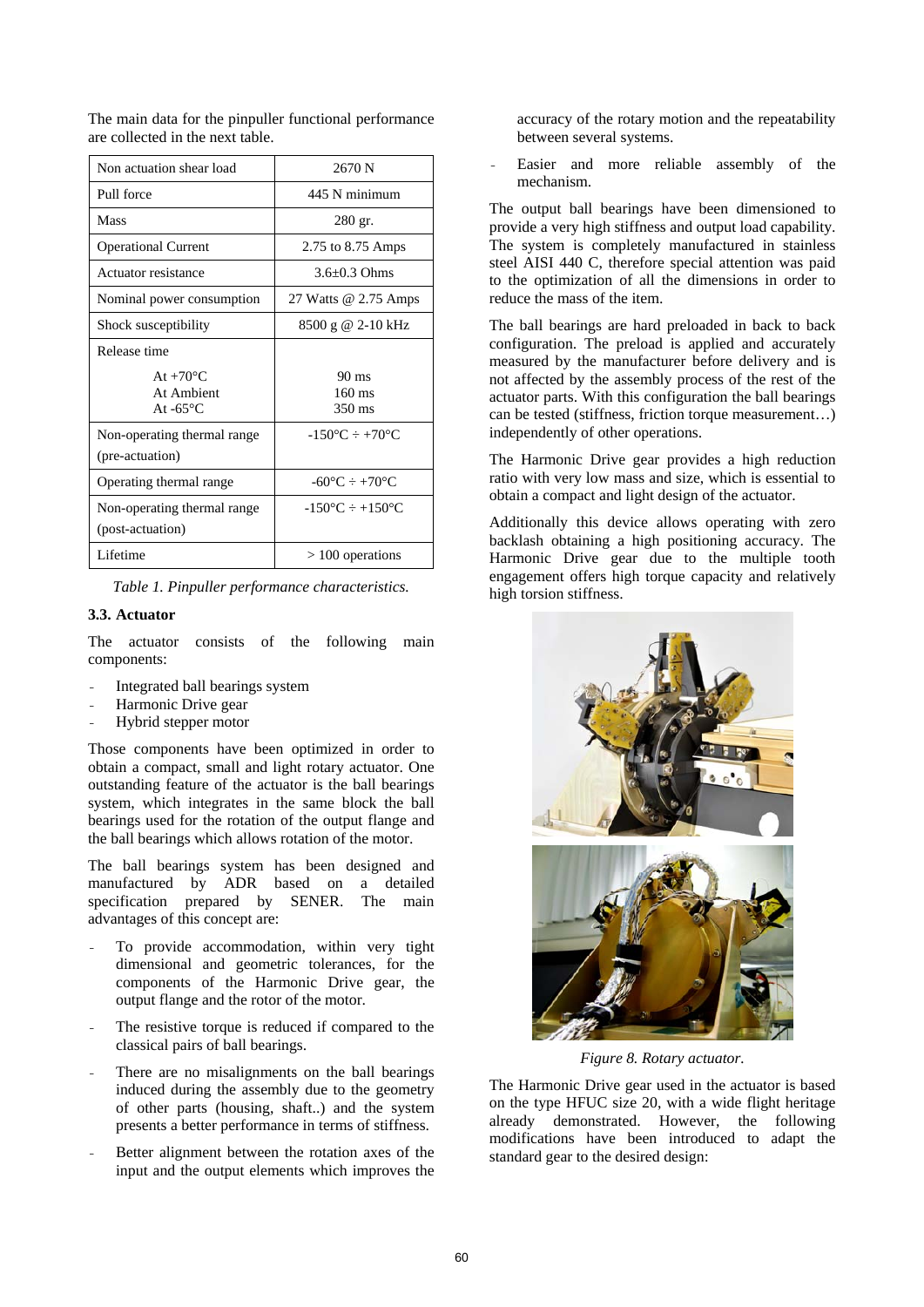- The wave generator, the flexspline and the circular spline have been manufactured in materials according to space standards.
- Conventional ball bearing retainer has been replaced by one made of phenolic resin.
- The Oldham coupling has been removed from the configuration. This option has been possible due to the very low run-out achievable between the output element (flexspline) guided by the output ball bearings and the wave generator, connected to the rotor bearing.

Special clamping ring has been designed to fix the flexspline to the output flange.

The assembly procedure of the gear elements was carefully studied together with the manufacturer. Finally, an easy and reliable integration within the actuator was achieved with the help of an assembly tooling.

The reduction ratio is 50 instead of the 160 previously used, in order to reduce the maximum speed in the stepper motor.

The gear has been manufactured by Harmonic Drive AG in Limburg (Germany).

The motor is a two phase hybrid stepper motor with redundant windings in the stator. The motor is from SAGEM size 35 PP with pancake design and delivered in frameless configuration, that is rotor and stator separately.

The stator is supplied mounted on a ring for easy assembly on the housing. Both elements, stator and rotor, are positive locked to the corresponding elements (stator housing and rotor shaft) in rotation and in axial direction.

Proper lubrication is essential to avoid problems in the operation of the movable parts. Desired characteristics of lubricants for space applications are very low vapour pressure, wide temperature service range and low viscosity for reduction of the resistive torque, especially at very low temperatures.

The ball bearings of the actuator have been lubricated with a combination of grease Braycote 601 applied in the balls and phenolic resin retainers impregnated in Fomblin Z25 oil under vacuum.

In the Harmonic Drive gear the same procedure has been followed for the ball bearing. Additionally, the same grease has been applied in other three areas: the teeth of the flexspline, the teeth of the circular spline and the interface between the ball bearing and the internal surface of the flexspline.

The sun diffuser is sensible to the grease contamination, its optical properties are degraded. To reduce the grease and oil evaporation losses from the actuator, the output ball bearing is provided with specially designed seal labyrinth.

Slightly out of the operational angular range, the CSM is provided with mechanical end stops in order to stop the door in a failure case and prevent from hitting neighbour elements. The design consists of a rotating part called the hammer (machined in the output flange of the actuator) and two fixed parts called end stops located in the limits of the operational angular range.

In order to minimize adhesion and prevent cold welding in case of contact, dissimilar materials have been used on the two contact parts. The hammer is machined in Ti6Al4V with treatment Solution Treated and Aged and the end stops are made of Stainless Steel 15-5 PH in condition H1025 with sputtered MoS2 coating.

During the CSM development, CSM performances were simulated by means of a detailed dynamic model of the actuator. In this stage, two natural frequencies of the rotating system were identified at 38 Hz and 117 Hz.

The minimum needed stepping frequency is 105Hz in order to reach the closed position in less than 30s. Nevertheless taking into account the resonance at 117Hz, the selected step rate for the CSM is 135Hz in order to ensure stability of the system.



*Figure 9. CSM instable and stable operation.*

# **3.4. Hinge ball bearing**

The hinge ball bearing is a super duplex thin section ball bearing in face to face configuration.

The raceways are lubricated with grease Braycote 601 EF and the retainer is impregnated under vacuum with oil Fomblin Z25. The ball bearing is shielded on one side and closed by means of a cover in the other side in order to reduce the evaporation rate of the fluid lubrication in vacuum.



*Figure 10. Hinge ball bearings.*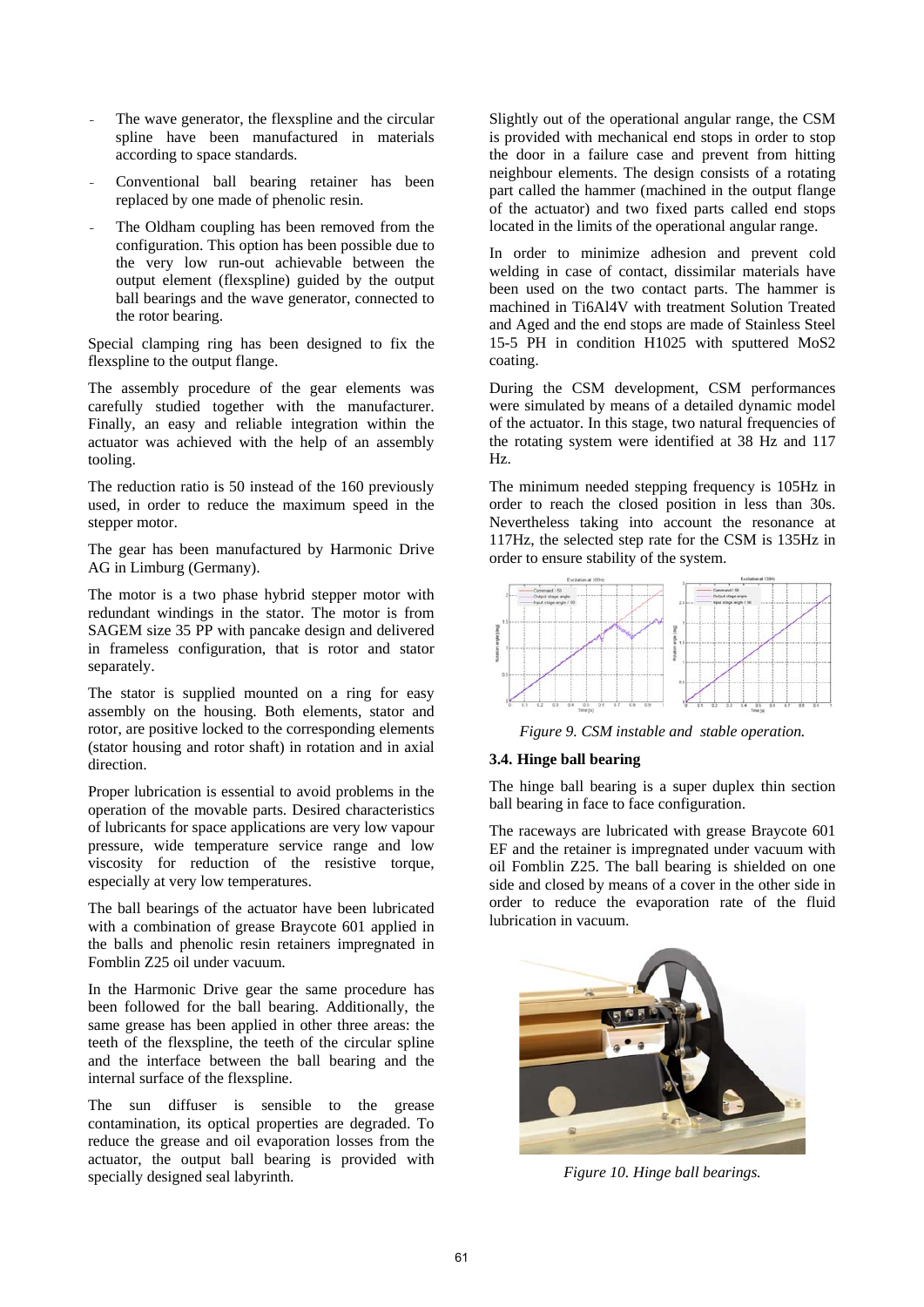The ball bearing is supported on a bracket which provides flexibility in axial direction thanks to its four radial blades.

### **3.5. Position switches**

The CSM incorporates "external switches" linked to the door motion in the three operational positions (open, close and calibration). In each position there are two reed switches (nominal and redundant) with an in line arrangement. The reed switch is mounted on a PCB. The 6 PCB's are fixed to the actuator support. With the in line arrangement and the independent capability of adjustment for each PCB the accuracy of the reed switch signal is improved.

Two additional reed switches (nominal and redundant) are located at the input stage of the actuator, the trigger of this switch takes into account the reduction ratio of the gear (r=50) providing a more accurate signal. The two "internal switches" are mounted on the same PCB in a parallel arrangement due to space limitations within the actuator.

Two magnets are fixed to the underside of one arm, at a position which is 1 mm higher than the external reed switches. This magnet creates a magnetic field which activates each respective reed switch. In this way the positions are monitored. The magnet is bonded on one slot of the arm.



*Figure 11. Position switches.* 

The reed switches provide the information required to define the three reference positions (closed, open and calibration) with the required accuracy.

The CSM actuator is to be operated in close loop using the signals of all the switches in order to reach the three stable positions of the mechanism when is required by the satellite.

# **3.6. Protection baffles**

The gap between the door and the base-plate of the CSM is protected by means of several baffles in order to avoid sun-light entering inside the cavity of the MSI. Light reflection is avoided by means of black painting.



The upper baffle has two edges, one of them overlaps respect to the door and the other one is 2mm offset from the door avoiding sunlight entering the cavity in close position without having interference during the door movement.



*Figure 13. Upper baffle design.* 

Lateral baffles are 2mm offset from the door in close position, close enough to avoid sun illumination to sensitive MSI components.



*Figure 14. Lateral baffle design.* 

In the same way, the lower baffle protects the MSI with a maximum gap of 2mm in close position. In addition to that, in open position the baffle avoids light entering in the side of the rotation axis by means of an overlap of the baffle.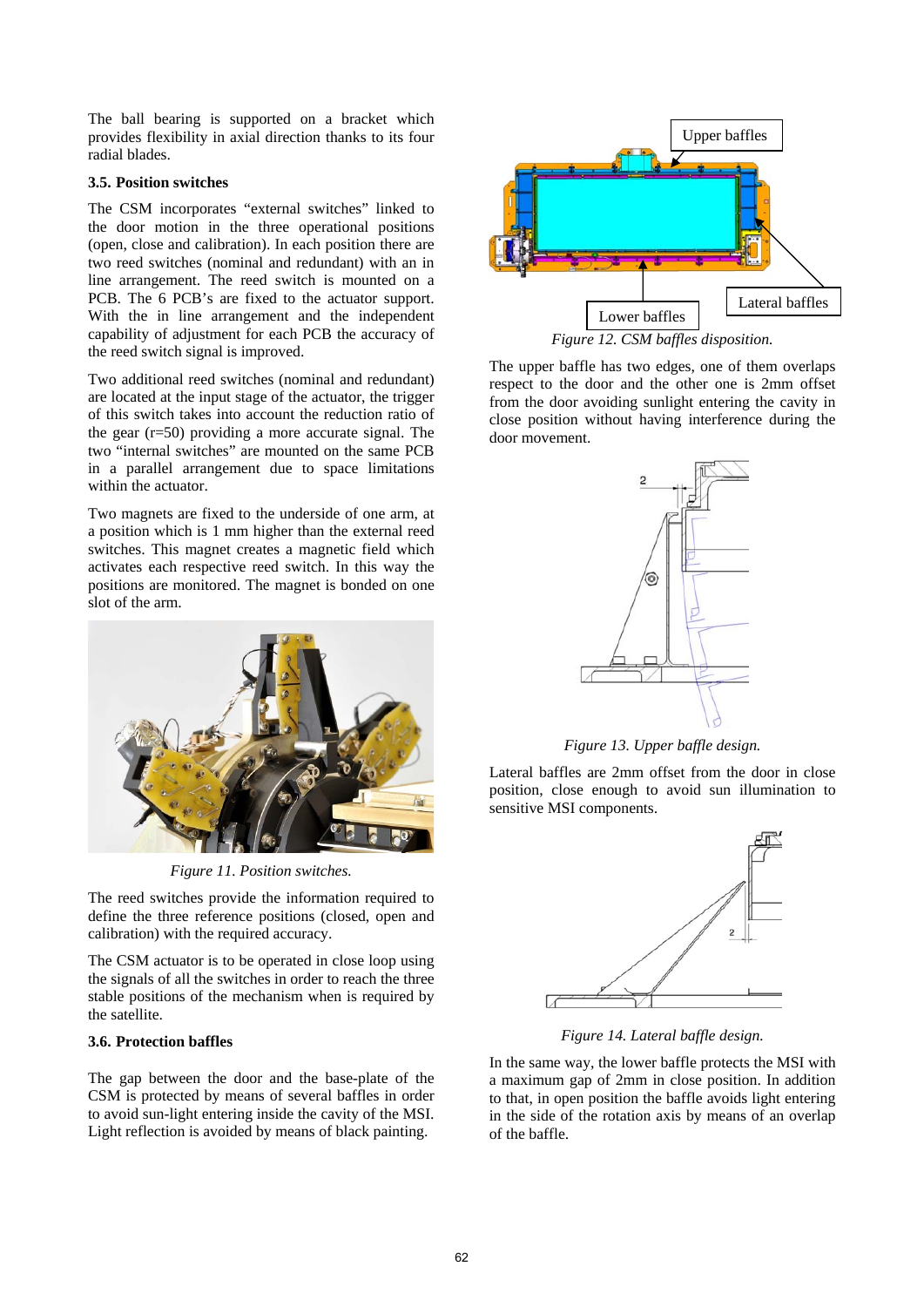

*Figure 15. Lower baffle design (open and close pos.).* 

# **4. PERFORMANCES**

The final performances of the CSM are summarized in the next table.

| <b>General dimensions</b>            | $1102 \times 445 \times 177$ mm3                       |
|--------------------------------------|--------------------------------------------------------|
| <b>Door dimensions</b>               | $815 \times 320 \times 47$ mm3                         |
| <b>Mass</b>                          | $CSM$ mass: 12.4 kg                                    |
|                                      | Rotating mass: 5.6 kg                                  |
| Stiffness in launch<br>configuration | 91 Hz                                                  |
| <b>Step angle (resolution)</b>       | $0.02^\circ$                                           |
| <b>Step rate</b>                     | $135$ Hz                                               |
| Nominal angular range                | $118^{\circ}$                                          |
| <b>Actuator power</b><br>consumption | 4.3 W                                                  |
| LLD release power<br>consumption     | 27 Watts @<br>2.75 Amps $<$ 300 ms                     |
| <b>Thermal range</b>                 | $-30^{\circ}$ C $\div$ +60 $^{\circ}$ C                |
| Lifetime                             | 1859 output revolutions<br>(92950 rev. at motor level) |

*Table 2. CSM performance characteristics.* 

# **5. QUALIFICATION TEST PLAN**

The CSM QM was submitted to an exhaustive qualification test campaign. The following paragraphs describe the most outstanding test carried out.

### **5.1. Functional/performance tests**

The purpose of the functional/performance test is to demonstrate the capability of the CSM to meet the specific functional requirements. The test includes the following operations:

- Pin-puller release operation.
- − Characterization of the angular ranges of the 8 position reed-switches.
- − CSM Nominal operation. Verification of reedswitches and actuator performance and stability. This is verified in the CSM four door moving nominal operations: Closed position to observation position, observation position to closed position,

closed position to calibration position and calibration position to closed position.

- − Motorization margin: calculation of the motorization margin for the mechanism actuator. This is verified in the CSM four door moving nominal operations: Closed position to observation position, observation position to closed position, closed position to calibration position and calibration position to closed position.
- End stops impact test. The end-stop is impacted at door nominal speed assuming maximum supplied voltage.
- End stops angular positions verification.
- Failure case simulation (one actuator nonoperating winding in short circuit). Motorization margin calculation.

In order to detect if any degradation in the CSM functional performance occurs during the test campaign and to be able to determine the cause of this degradation, several functional checks have been established at different stages of the test campaign:

- − Initial functional test
- − Reduced functional test after vibrations test
- Reduced functional test after on-ground ambient conditions life test
- Reduced functional test after shock test
- Reduced functional test in vacuum conditions at cold temperature
- Reduced functional test in vacuum conditions at hot temperature
- − Reduced functional test after in vacuum life test
- − Final functional test

### **5.2. Vibration tests**

The vibration testing included sine and random excitation apart from the resonance survey for eigenfrequencies determination.

Although the requirement was to test the CSM at 50 g, the vibration facility limited the capability to 25 g. Moreover, notched inputs were defined for random and sine vibration tests due to sun diffuser low strength, being stress on the sun diffuser the limiting parameter of the CSM test inputs.



*Figure 16. Vibrations test.*